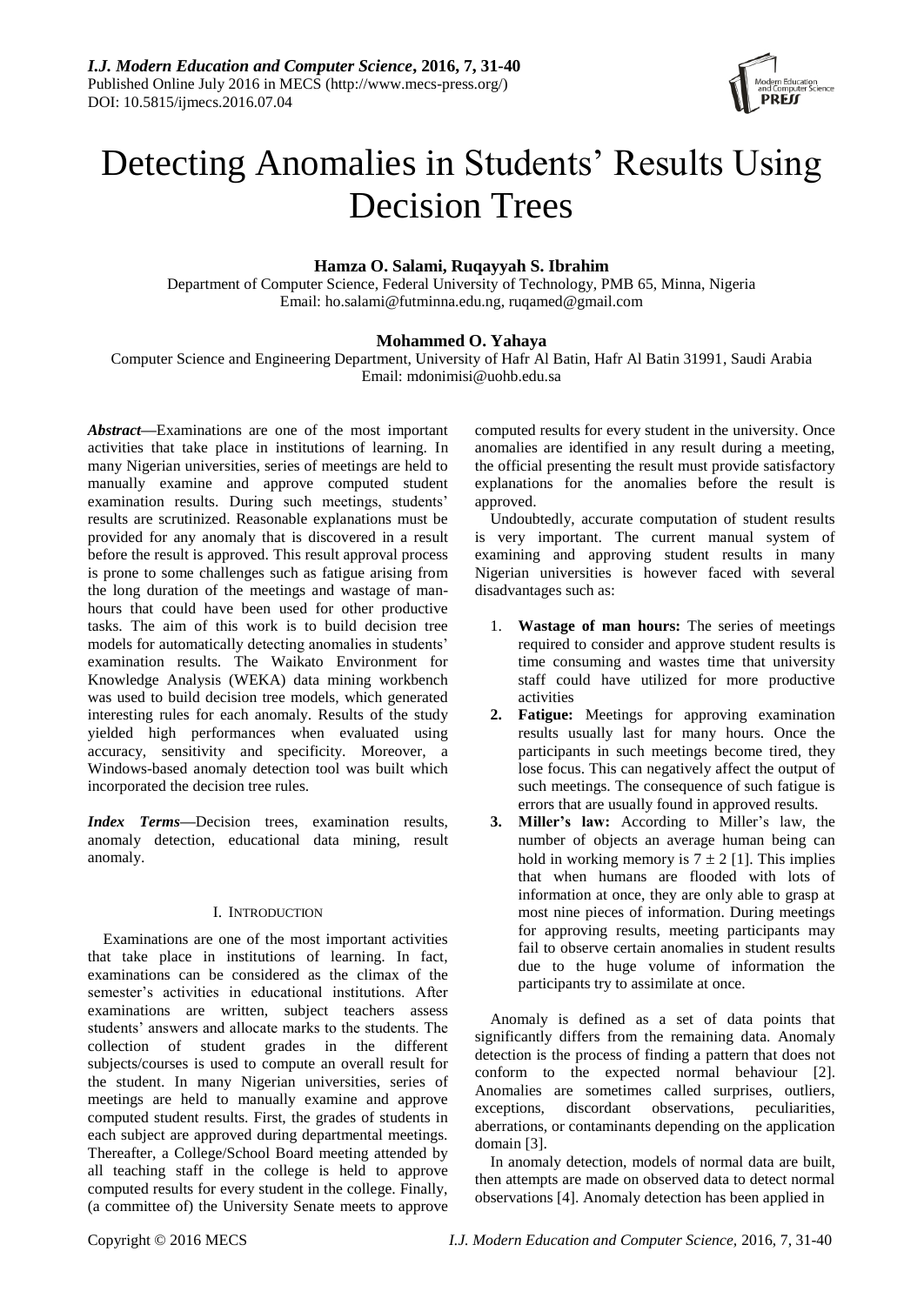diverse fields such as network intrusion detection, fault detection, cyber-intrusion detection, fraud detection, medical anomaly detection, industrial damage detection, image processing, textual anomaly detection and sensor networks [3].

Decision tree learning is commonly used in data mining to build models capable of predicting the value of a target variable from several input variables or attributes. A decision tree is a tree data structure made up of decision nodes and leaves [5]. Starting from the root, decision nodes specify tests on an attribute, and depending on which test is passed, a path is followed down to a leaf node, which specifies a class value. Popular decision tree algorithms include ID3, C4.5 and Classification and Regression Trees (CARTs) [6].

The rest of this paper is structured as follows: Related works are discussed in Section II while Section III focuses on anomalies in student results. Decision trees are the subject of Section IV and experimental results are discussed in Section V. Tool support for our anomaly detection system is covered in Section VI. Finally, the paper is concluded in section VII.

# II. RELATED WORKS

Extensive uses have been made of anomaly detection in a wide range of application domains including identification of malicious webpages, detection of unwanted behaviour in social networks and network anomaly detection.

Ref. [7] proposed a hierarchical framework for identifying malicious webpages. The first stage of the framework utilizes a misuse detection model built on the C4.5 decision tree algorithm to detect known malicious webpages. In the second stage, an anomaly detection model built on the one-class support vector machine is used to detect unknown malicious webpages. The framework achieved a significantly high malicious webpage detection rate but has a slightly high false positive rate.

Ref. [8] used Principal Component Analysis (PCA) for distinguishing potentially bad unwanted behaviour from normal behaviour in a social network. The PCA is an unsupervised anomaly detection technique which is used to find patterns in high dimensional data. After detection, the K Nearest Neighbor algorithm was used to identify the category of anomalous users. Experimental results show 66% detection rate with less than 0.3% false positive rate.

Ref. [9] utilized extreme learning machines (ELMs) for classifying traffic and detecting anomalous behaviors on the Internet. ELMs are feedforward neural networks with a single-hidden layer, whose weights are randomly chosen. Ref. [10] proposed a two-stage system that combines self-organizing maps and the k-means clustering algorithm for detecting anomalous activities on a network.

Ref. [11] compared the performance of three machine learning algorithms namely, Na ve Bayes, decision trees and support vector machines (SVM) in detecting realtime anomalies on a network. Overall, SVM produced the highest detection accuracy. Similarly, Ref. [12] investigated the performance of Naïve Bayes, decision table algorithm, the C4.5 decision tree algorithm and a variant of the C4.5 to detect offline denial of service attacks on a network. Experimental results showed that Na **i**ve Bayes produced the lowest prediction accuracy of approximately 75%, while the other three algorithms resulted in prediction accuracies of almost 98%.

As can be deduced from the reviewed works, even though anomaly detection has been applied in various areas, anomaly detection in the education domain has not caught the attention of researchers. Although prediction of students" performance is the most popular application of data mining in education, other common areas of application include recommending tasks to students, providing feedback for supporting instructors and personalizing to students [13].

## III. ANOMALIES IN STUDENTS' EXAMINATION RESULTS

Anomalies in students' examination results are any noteworthy observations in the students' results requiring additional detailed explanation. It is important to note than an anomaly is not necessarily a bad thing. For example, when 36 out of 40 students score an A in a course, the students" performance in the course cannot be referred to as bad, However, because there is an abnormally high proportion of As in that course, the situation is considered to be an anomaly.

In order to gain insight into what lecturers considered to be anomalies in students' results, we convened a mock departmental results approval meeting. The meeting helped us to accomplish two main objectives: (i) to list and explain the different anomalies that occur in student examination results (ii) to obtain experimental dataset by asking the meeting participants to identify anomalies in some students' results.

The five lecturers who attended the meeting were from the School/Faculty of Information and Communication Technology, Federal University of Technology, Minna, Nigeria. Each of these lecturers had been teaching undergraduate and/or postgraduate students in the university for at least two years, and had been involved in a number of departmental results approval meetings.

Two groups of anomalies were identified: course-based anomalies which consider the general performance of students in a particular course, and student-based anomalies which consider the performance of a single student in one course.

#### *A. Course-based anomalies*

These are anomalies which are related to the general performance of all students of a particular course. Seven features were used to describe each course: percentage of grades that are As, percentage of grades that are Bs, percentage of grades that are Cs, percentage of grades that are Ds, percentage of grades that are Es, percentage of grades that are Fs, and number of students that enrolled for the course.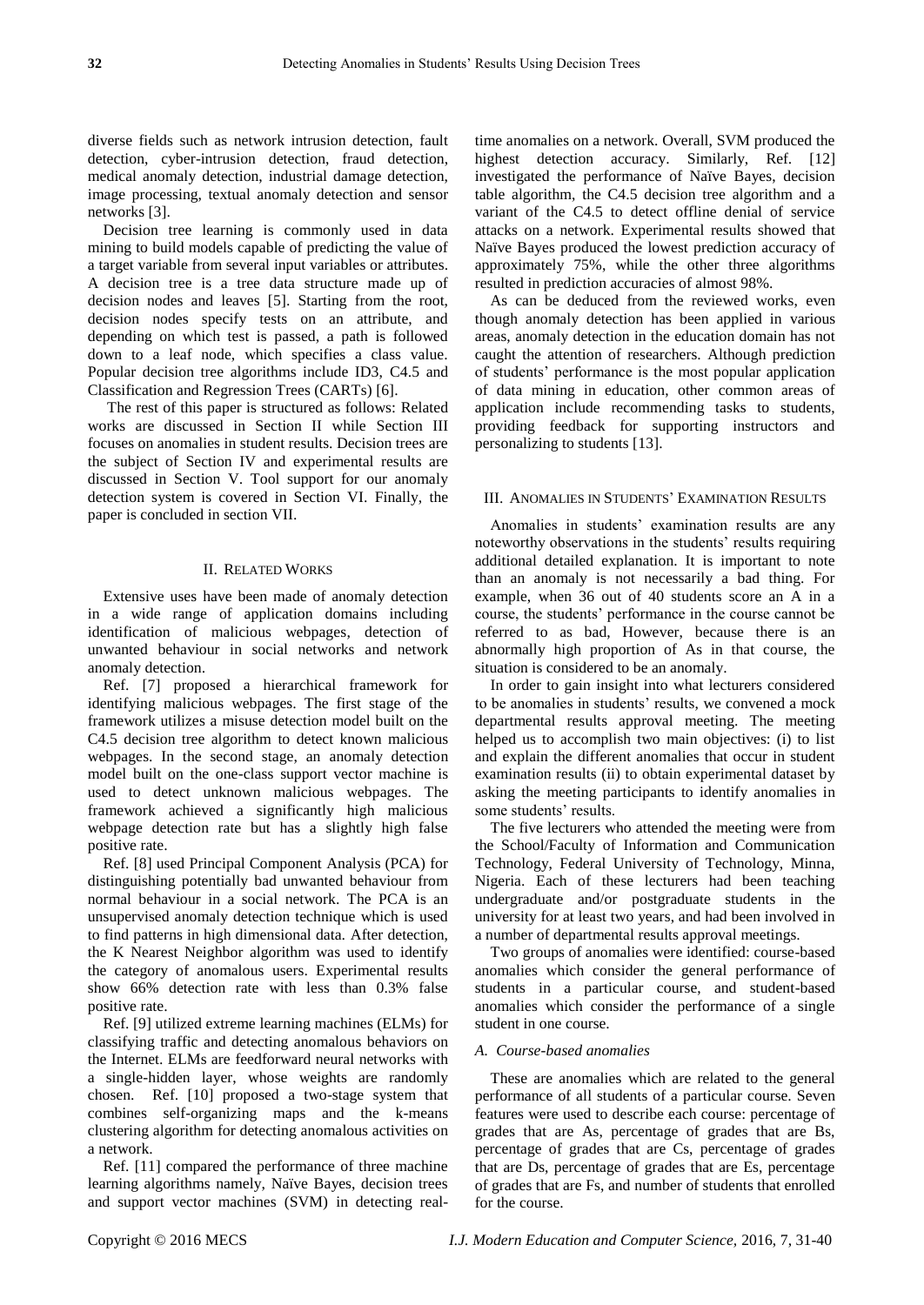Three course-based anomalies were identified during the mock departmental results approval meeting: (i) High failure rate anomaly, which occurs when a significant proportion of the class has failed a course. (ii) Low grades anomaly, which arises when students generally perform poorly in a course. Note that students may get low grades in a course without necessarily failing the course. (iii) Too many good grades anomaly, which happens when lots of students have high grades in a course. Table 1 shows examples of each course-based anomaly.

#### *B. Student-based anomalies*

These are anomalies which are related to the performance of a certain student in a particular course. The performance of every student who enrolled for a course is described using three features: the student"s continuous assessment (CA) score, which ranges from 0 to 40; the student"s examination score, which ranges from 0 to 60; and the student"s total score, which is the sum of the CA and exam scores. The four student-based anomalies identified during the mock meeting are: (i) Disproportionate CA vs Examination Scores anomaly, indicating a mismatch between a student's CA and exam scores, such as when a student performed very well in the CA but poorly in the exam, or when a student performed excellently in the exam after having performed poorly in the CA. Examples of disproportionate CA vs Examination Scores anomaly are when a student scores 5 out of 40 in the CA then scores 55 out of 60 in the examination, or when a student scores 39 out of 40 in the CA but only 10 out of 60 in the examination. (ii) Perfect CA score anomaly, which occurs when a student scores 40 out of 40 marks in the CA. (iii) Perfect exam score anomaly, which occurs when a student scores 60 out of 60 marks in the exam. (iv) Borderline failure anomaly, which happens when a student fails a course by earning a total score of 39 marks, which is one mark less than the pass mark of 40. Table 2 shows examples of each student-based anomaly.

#### IV. DECISION TREES

In learning from feature based examples, one of the most common choices is a decision tree [14]. It is a classification technique which generates from a given dataset a tree and set of rules representing the model of different classes. It is usually a flowchart-like structure and is characterized by advantages such as generation of easily understandable rules, ability to handle categorical and numerical attributes, as well as ability to indicate the most important fields for classification [14].

Construction of decision trees from a given training dataset is referred to as tree induction. Tree induction is usually a top-down approach and at each step of the tree, a variable which best splits the set of items is chosen [15]. Tree induction algorithms mainly vary based on the criteria which they use in splitting the nodes.

The popular ID3 induction algorithm was developed by Ross Quinlan of the University of Sydney, Australia in 1986. The splitting criteria for ID3 is information gain, thus at each node, the attribute that minimizes the information needed to classify a sample is chosen as the test attribute for that node. Nodes are recursively split until either the number of training instances arriving at a node falls below a threshold or all training instances at that node belong to the same class. ID3 cannot handle missing values or numeric attributes.

The C4.5 algorithm is an improvement over the ID3 that provides methods for handling numeric attributes, missing values, noisy data, and generating rules from trees [5]. C4.5 supports pruning of decision trees which reduces the problem of overfitting. C4.5 begins with all the training instances associated with the root node. At each node, the algorithm shown in Fig. 1 is executed without backtracking assuming there are *T* instances associated with a node [16].

#### V. EXPERIMENTAL RESULTS

This section discusses experiments carried out to validate the proposed method of detecting anomalies in student results.

## *A. Experimental dataset*

As mentioned in Section III, all the experimental data was obtained from a mock departmental result approval meeting involving five lecturers. Participants at the meeting helped us to identify course-based anomalies for 50 courses and student-based anomalies in 671 student results. In some cases, lecturers disagreed on whether a particular result was anomalous or not. In such cases, we followed the opinion held by majority of the lecturers. In all cases, anomalous results were labelled as positive targets (1), whereas normal results were labelled as negative targets (0).

Table 1. Examples of Course-based Anomalies

| $\frac{0}{0}$<br>As | $\frac{0}{0}$<br>Bs | $\%$<br>Cs. | $\frac{0}{0}$<br>Ds. | $\frac{6}{10}$<br>Es | $\frac{0}{0}$<br>Fs | No. of<br><b>Students</b> | Anomaly                 |
|---------------------|---------------------|-------------|----------------------|----------------------|---------------------|---------------------------|-------------------------|
| 20                  | 10                  | 20          | 10                   | 10                   | 30                  | 45                        | High failure rate       |
| 5                   | 10                  | 25          | 30                   | 25                   | 5                   | 51                        | Low grades              |
| 60                  | 30                  | 5           | 0                    |                      |                     | 80                        | Too many good<br>grades |

Table 2. Examples of Student-based Anomalies

| CA<br>Score | Exam<br>Score | Total<br>Score | Anomaly                            |
|-------------|---------------|----------------|------------------------------------|
| 34          | 20            | 54             | Disproportionate CA vs Exam Scores |
| 40          | 49            | 89             | Perfect CA score                   |
| 34          | 60            | 94             | Perfect Exam score                 |
| 16          | 23            | 39             | Borderline failure                 |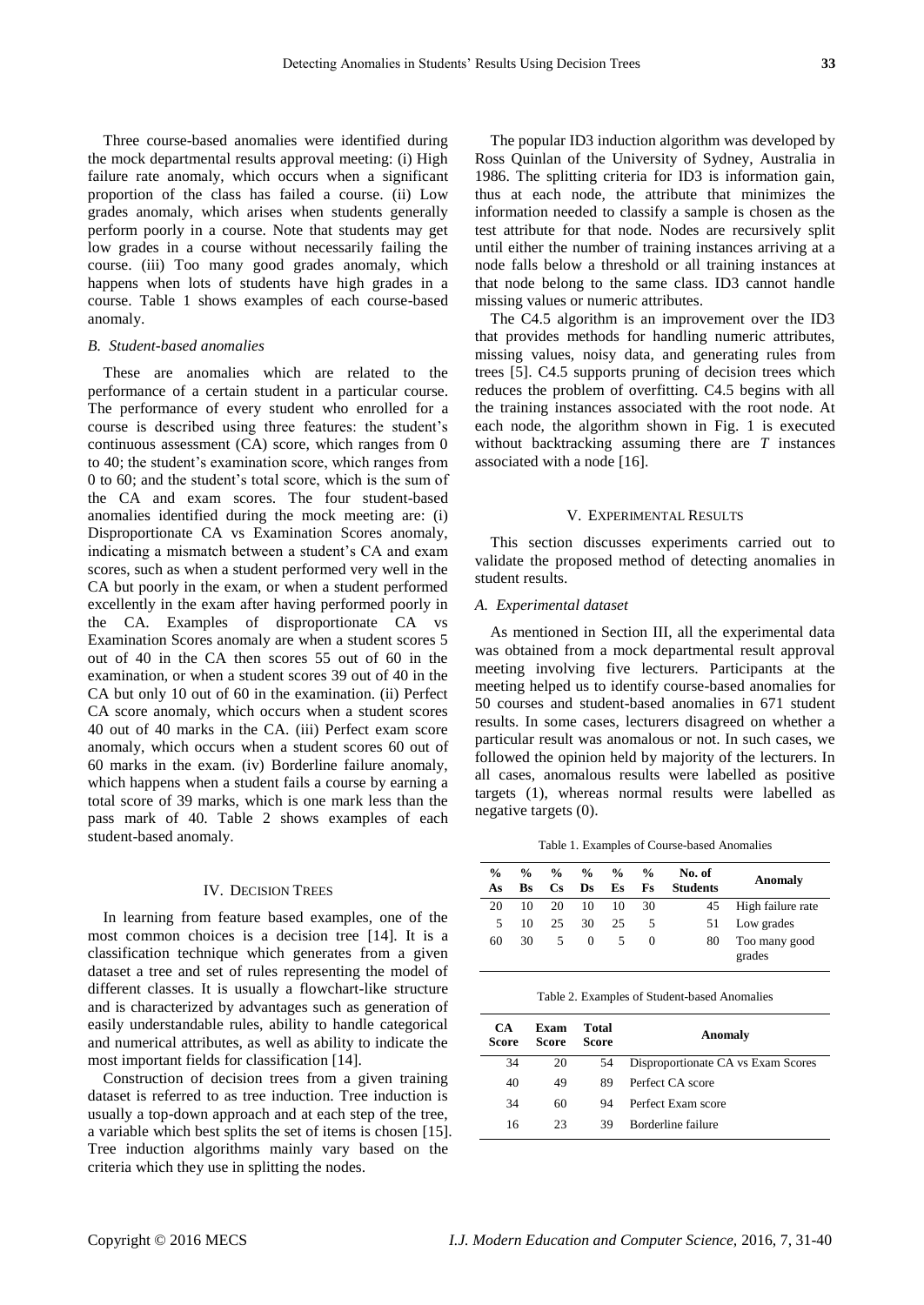

Fig.1. Pseudo code for Constructing C4.5 Decision Trees

The dataset for course-based anomalies had 50 courses instances and seven features. For each of the 50 courses, lecturers decided if any of the three course-based anomalies had occurred by studying a subset of the seven features for the course. Table 3 shows the features that lecturers decided are relevant for the different anomalies. For example, whereas only the proportion of Fs obtained in a course is useful in determining if the high failure rate anomaly occurred, the percentages of As, Bs and Cs as well as the number of students in the class help to determine if there were too many good grades in a course. Statistical properties of the dataset are given in Table 4. The dataset was randomly divided into 40 instances (80%) for training and 10 instances (20%) for testing.

The dataset for student-based anomalies had 671 student result instances and three features. The four student-based anomalies did not always use all the three features. For example, in order to determine if the borderline failure anomaly occurred, lecturers only focused on the student"s total score, and ignored the CA and Exam scores. On the other hand, only the CA score was used to decide if the perfect CA score anomaly had occurred. Table 5 shows features that are relevant to each of the student-based anomalies. Statistical properties of the features in the dataset are given in Table 6. The dataset was randomly divided into 405 (approximately 60%) for training and 266 (approximately 40%) for testing.

|                        |                             | Anomaly       |                         |
|------------------------|-----------------------------|---------------|-------------------------|
| Feature                | <b>High</b><br>failure rate | Low<br>grades | Too many good<br>grades |
| $\%A$                  |                             |               |                         |
| $\%$ B                 |                             |               |                         |
| $\%C$                  |                             |               |                         |
| $\%D$                  |                             |               |                         |
| %E                     |                             |               |                         |
| $\%$ F                 |                             |               |                         |
| <b>No. of Students</b> |                             |               |                         |

Table 4. Statistical Properties of Features for Course-based Anomalies

| <b>Feature</b>  | Mean  | Standard<br><b>Deviation</b> | Min   | Max    |
|-----------------|-------|------------------------------|-------|--------|
| $\%A$           | 14.66 | 10.67                        | 0.00  | 36.84  |
| %B              | 18.50 | 9.79                         | 4.59  | 31.58  |
| $\%C$           | 22.59 | 9.27                         | 5.56  | 40.16  |
| $\%D$           | 23.25 | 8.50                         | 10.53 | 40.63  |
| %E              | 11.25 | 8.68                         | 0.00  | 30.39  |
| %F              | 9.44  | 8.89                         | 0.00  | 31.43  |
| No. of Students | 83.58 | 55.99                        | 11.00 | 250.00 |

Table 5. Relevance of Features to Student-based Anomalies

|                 |                                                                 | Anomaly      |               |                               |
|-----------------|-----------------------------------------------------------------|--------------|---------------|-------------------------------|
| Feature         | Disproportionate Perfect Perfect<br>CA vs Exam<br><b>Scores</b> | CA.<br>score | Exam<br>score | <b>Borderlin</b><br>e failure |
| <b>CA</b> Score |                                                                 |              |               |                               |
| Exam            |                                                                 |              |               |                               |
| Score           |                                                                 |              |               |                               |
| <b>Total</b>    |                                                                 |              |               |                               |
| Score           |                                                                 |              |               |                               |

Table 6. Statistical Properties of Features for Student-based Anomalies

| <b>Feature</b>     | Mean  | <b>Standard</b><br><b>Deviation</b> | Min | Max |
|--------------------|-------|-------------------------------------|-----|-----|
| <b>CA</b> Score    | 17.45 | 11.01                               |     | 40  |
| <b>Exam Score</b>  | 36.78 | 14.80                               |     | 60  |
| <b>Total Score</b> | 54.23 | 19.01                               |     | 100 |

#### *B. Evaluation criteria*

Many evaluation criteria can be used to determine the performance of classification models. Commonly used evaluation criteria for data mining and machine learning journals include sensitivity, specificity and accuracy. Each of these criteria is briefly discussed below:

**i.** Sensitivity: This measure shows the proportion of positive targets correctly classified as positive. It can be computed using (1). In this research, it shows the percentage of anomalous occurrences which are correctly identified as anomalous. The higher this percentage, the better.

$$
Sensitivity = \frac{TP}{TP + FN}
$$
 (1)

**ii. Specificity:** This measure shows the proportion of negative targets which are correctly classified as such. It shows the percentage of normal occurrences which are correctly identified as normal. The higher this percentage, the better. Specificity can be computed using (2).

$$
Specificity = \frac{TN}{TN + FP}
$$
 (2)

**iii. Accuracy:** This is the percentage of samples that were correctly classified. It can be computed using (3).

$$
Accuracy = \frac{TP + TN}{TP + FP + TN + FN}
$$
 (3)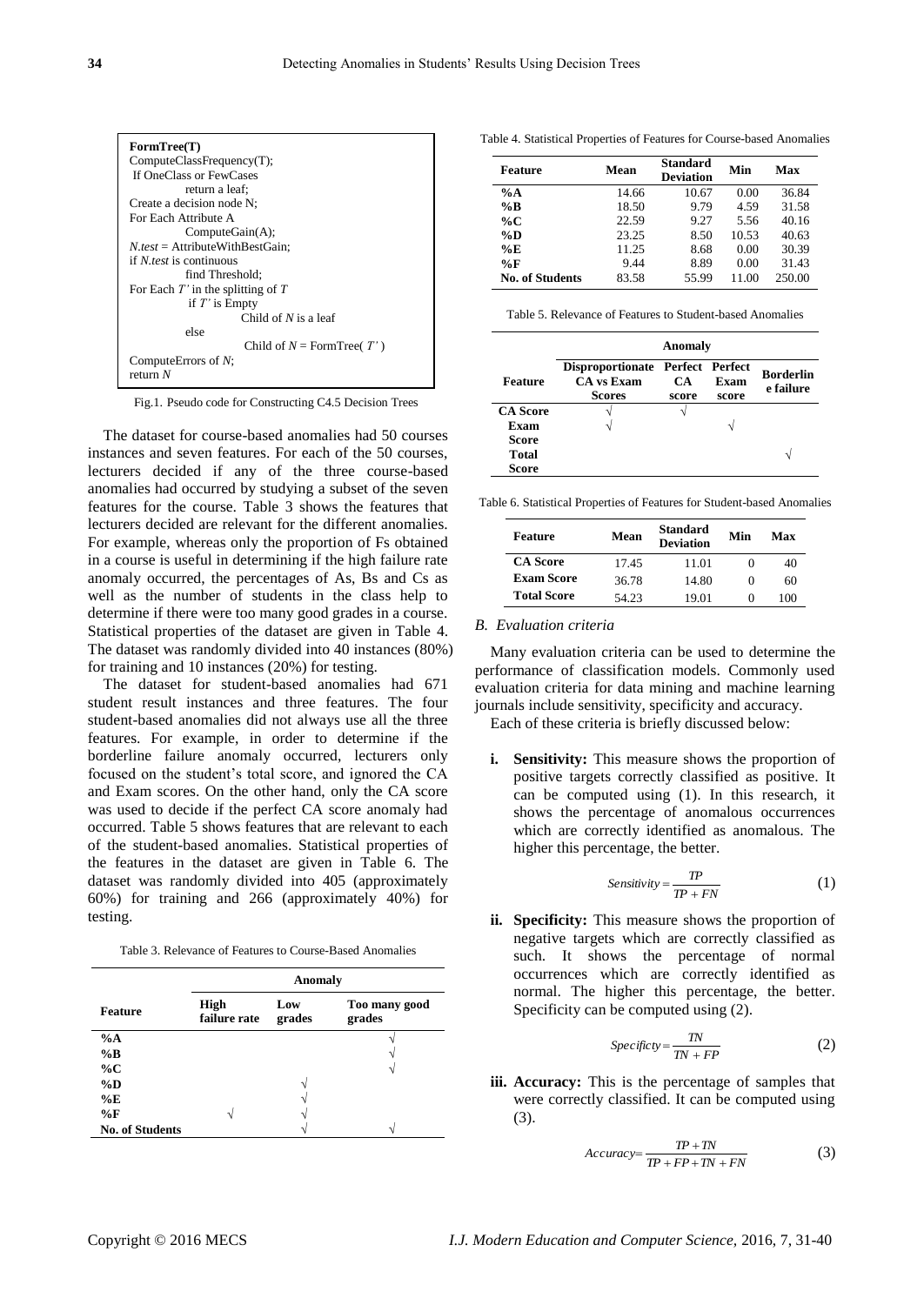Where  $TP =$  number of true positives,  $TN =$  number of true negatives,  $FP =$  number of false positives and  $FN =$ number of false negatives.

# *C. Experimental setup*

All experiments were performed using the Waikato Environment for Knowledge Analysis (WEKA) workbench, which is a collection of popular machine learning algorithms and pre-processing tools. WEKA"s j48 classifier implements the C4.5 decision tree algorithm. The values for two important parameters for the C4.5 algorithm were chosen after running a few initial experiments. The confidence level for pruning was set to 0.25, while the minimum number of instances per leaf was fixed at 2.

#### *D. Results and discussion*

This section discusses the experimental results for student-based anomalies followed by course-based anomalies. The decision tree generated by WEKA after training for each anomaly is shown. Leaf nodes are shown as rectangles while ovals represent internal nodes. Each leaf node is labelled as normal or anomalous. The first number that appears within the parenthesis represents the number of instances that reach that leaf, while the second number indicates the number of misclassifications. Whenever there is only one number in the parenthesis, it shows that there are no misclassifications for instances that reach that leaf. For example, the leftmost leaf node labelled "Normal  $(42/1.0)$ " in Fig. 2 indicates that any instance that reaches this leaf is classified as normal (i.e., not anomalous). Moreover, only one of the 42 instances that reached this node was wrongly classified as normal.

#### *1) Results for student-based anomalies*

#### *a) Disproportionate CA vs exam scores anomaly*

Fig. 2 shows the decision tree model built for the disproportionate CA vs Exam scores anomaly. It can be observed that if a student scores at most 12 in the CA and gets more than 40 marks in the examination, the scores are disproportionate and thus anomalous. Similarly, if a student scores between 9 and 12 marks in the CA, followed by an exam score of at least 32 marks, it is considered an anomaly. Both scenarios are cases of low CA score and high exam score. On the other hand, if a student scores at least 12 in the CA but earns only a maximum of 15 marks from the examination, the scores are considered anomalous because of their

disproportionality. This is a case of good CA score but poor exam score.

During training, 386 student results were correctly classified while 19 were misclassified, yielding an accuracy of 95.3%. Testing results showed that 245 out of the 266 student results were correctly classified, producing an accuracy of 92.1%.

#### *b) Perfect CA score anomaly*

This anomaly can easily be detected by checking if the CA score is equal to 40. As shown in Fig. 3, there was no misclassification during training for any of 405 instances. Similarly, all the 266 instances were correctly classified during testing. Consequently, both training and testing accuracies were 100%.

#### *c) Perfect exam score anomaly*

Like the perfect CA score anomaly, this anomaly can easily be detected by checking if the exam score is equal to 60. As shown in Fig. 4, there was no misclassification during training for any of the 405 instances. Likewise, all the 266 instances were correctly classified during testing. Thus, both training and testing accuracies were 100%.

#### *d) Borderline failure anomaly*

Fig. 5 shows the decision tree for this anomaly. As can be observed from the figure, the model assumes that all instances are normal. Out of the 405 instances used for training, 403 were correctly classified as normal, while two anomalous instances were misclassified as normal. The training accuracy is 99.5%. Testing results show all 266 instances were correctly classified as normal, producing 100% accuracy. Notice that even though this anomaly can easily be detected by comparing the total score with 39, the decision tree will always fail to detect this anomaly. This can be attributed to the high imbalance in the training dataset: only two out of the 405 training instances were anomalous.

The performance of the decision tree models for student-based anomalies are shown in Table 7. It can be observed that most of the decision tree models produced very good results. However, the decision tree for detecting the borderline failure anomaly was unable to identify any of the two anomalous cases during training, resulting in a sensitivity value of zero. Moreover, during testing, sensitivity could not be computed as there were no anomalous cases in the testing dataset. The poor performance of the decision tree is largely due to the few instances of borderline failure cases in the training dataset.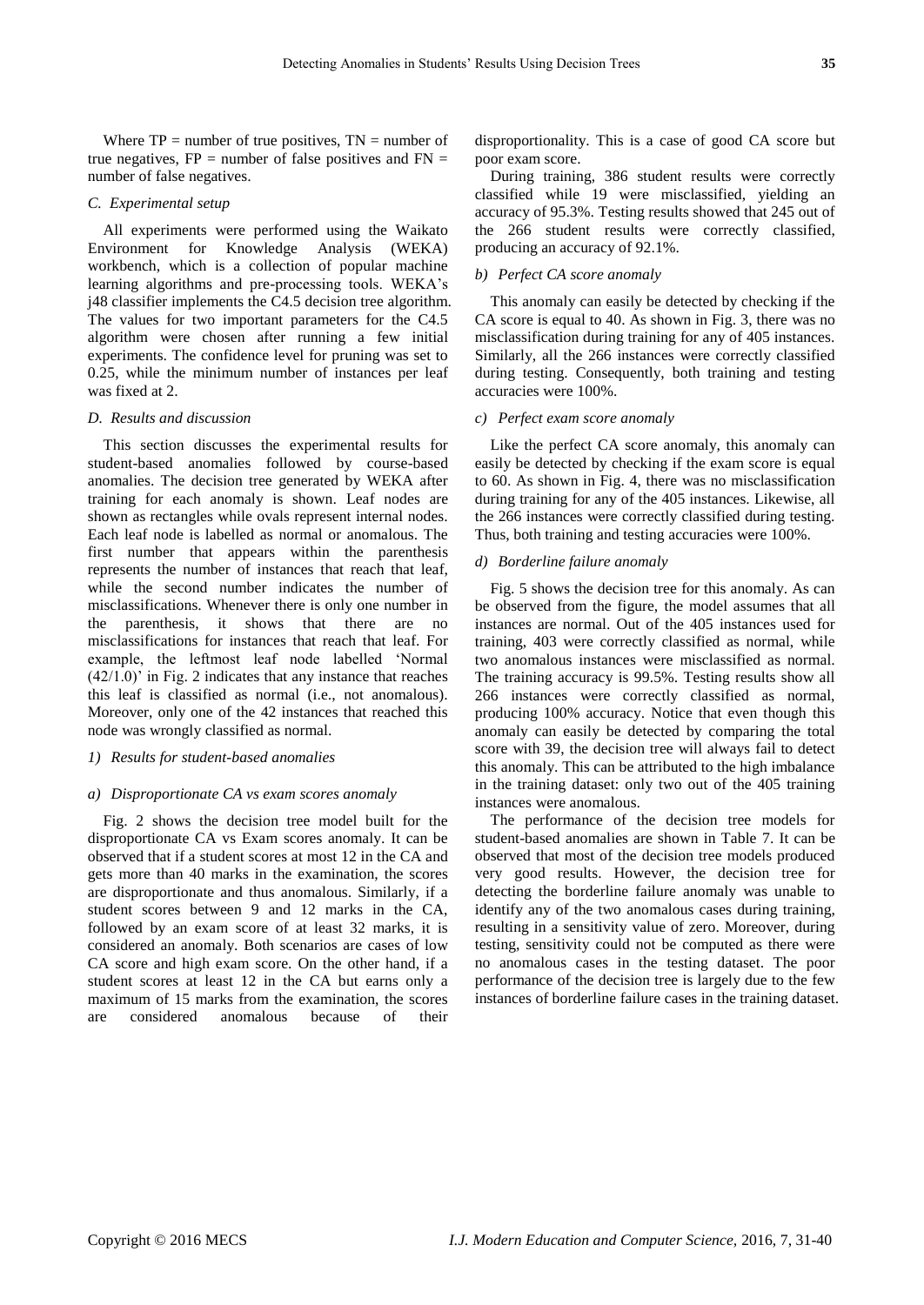

Fig.2. Decision Tree Model for Disproportionate CA vs Examination Scores Anomaly



Fig.3. Decision Tree Model for Perfect CA Score Anomaly



Fig.4. Decision Tree Model for Perfect Exam Score Anomaly

'Normal (405.0/2.0)'

Fig.5. Decision Tree Model for Borderline Failure Anomaly

Table 7. Evaluation of Decision Tree Models for Student-Based Anomalies

| Anomaly            |          | Sensitivity $(\% )$ | Specificity $(\% )$ | Accuracy $(\% )$ |
|--------------------|----------|---------------------|---------------------|------------------|
| Disproportion      | Training | 91.74               | 96.62               | 95.31            |
| ate CA vs          |          |                     |                     |                  |
| <b>Exam Scores</b> | Testing  | 92.96               | 91.79               | 92.11            |
| Perfect CA         | Training | 100.00              | 100.00              | 100.00           |
| score              | Testing  | 100.00              | 100.00              | 100.00           |
| Perfect Exam       | Training | 100.00              | 100.00              | 100.00           |
| score              | Testing  | 100.00              | 100.00              | 100.00           |
| <b>Borderline</b>  | Training | 0.00                | 100.00              | 99.51            |
| failure            | Testing  | $\ast$              | 100.00              | 100.00           |

\* sensitivity could not be computed because there were no anomalies in the testing dataset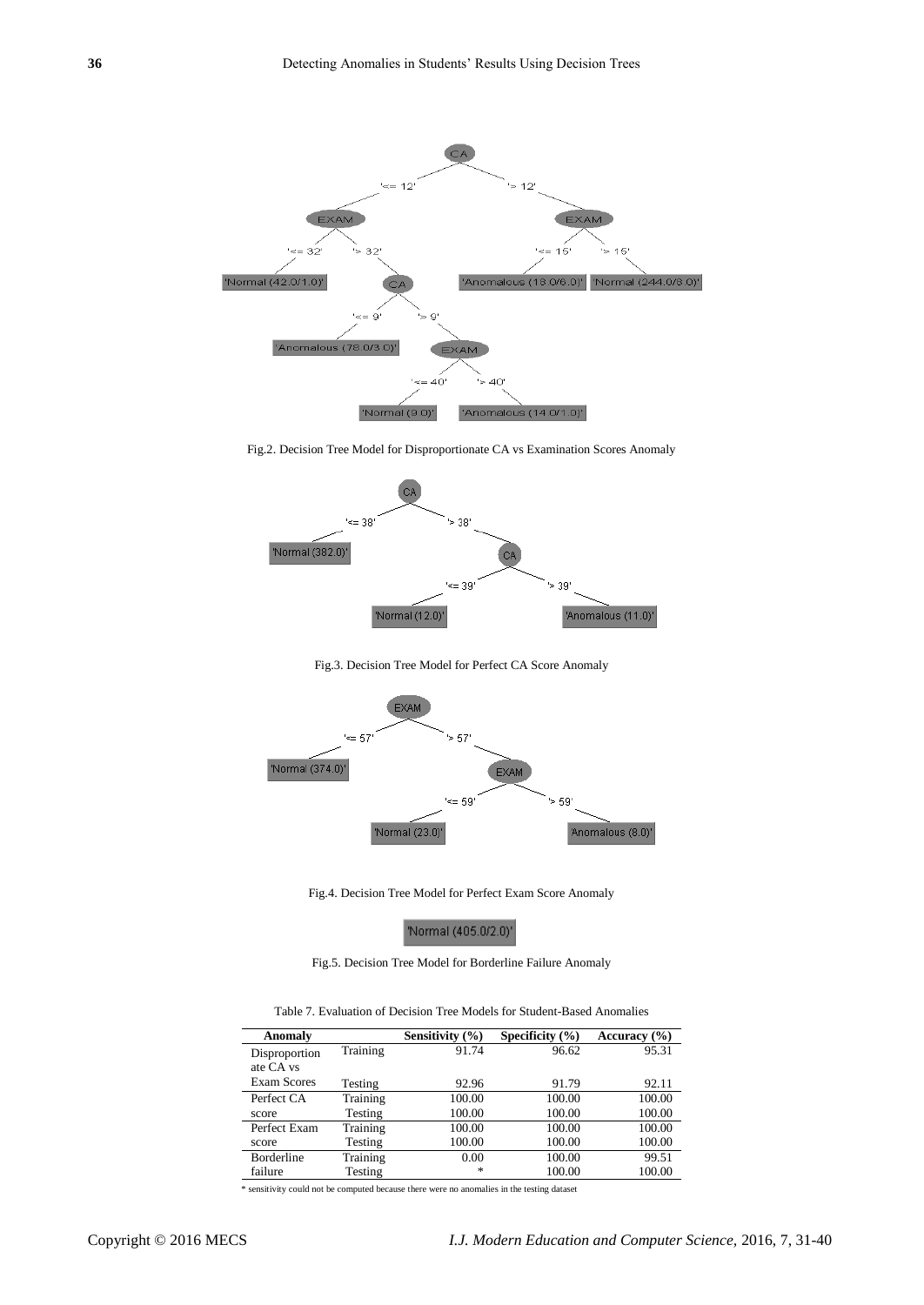#### *2) Results for Course-based Anomalies*

#### *a) Low grades anomaly*

Fig. 6 shows the decision tree model for this anomaly. The tree shows that there are low grades in a course when significant proportions of the class score Ds (over 14%) and Es (over 21%). Of the 40 training instances, 39 were correctly classified resulting in an accuracy of 97.5%. For the testing, 9 out of 10 course instances were correctly classified yielding 90% accuracy.

#### *b) Too many good grades anomaly*

Fig. 7 shows the decision tree model for this anomaly. The model erroneously assumes that course results can never be too good. All the 40 course instances were classified as normal, even though one of them was anomalous. The accuracy on the training and testing datasets were 97.50% and 90%, respectively.

# *c) High failure rate anomaly*

Fig. 8 shows the decision tree model for this anomaly. There is a high failure rate when a significant proportion (at least 11%) of the class fails a course. Two of the forty course instances were misclassified during training, whereas two of the ten course instances were misclassified during testing. Thus, training and testing errors were 95% and 80%, respectively.

Table 8 shows the performance of course-based anomaly section models. The decision tree for detecting high failure rate succeeded in identifying all instances of the anomaly, even though it misclassified a few normal instances, resulting in less-than-perfect specificity values. On the other hand, the decision tree for identifying low grades anomalies missed a few anomalous instances but correctly classified all normal instances. In the case of the too many good grades anomaly, sensitivity was zero for training and testing datasets since all course instances were considered normal. The decision tree's inability to

detect any anomaly is as a result of the few instances of the anomaly; there was only one anomalous case each in the training and testing datasets.

## VI. DETECTION OF ANOMALIES IN RESULTS IN A REAL ENVIRONMENT

This section discusses an implementation of our result anomaly detection approach in a real environment. A Windows-based anomaly detection tool was developed using Microsoft Visual Basic .NET programming language. The developed tool implemented the decision tree models for each course-based and student-based anomaly. Detecting each anomaly was straightforward, since each decision tree can be reduced to a set of IF THEN constructs in most programming languages. For example, the decision tree of Fig. 2 can be represented by the following IF THEN statement:

*IF*  $(CA \leq 12 \text{ AND } Exam > 32 \text{ AND } CA \leq 9) \text{ OR}$ *(CA <= 12 AND Exam > 32 AND CA > 9 AND Exam > 40) OR (CA > 12 AND Exam <=15) THEN*

*CA is disproportional to Exam ELSE Normal Case END IF*

The tool accepts the registration number, name, test score and exam score for each student that enrolled in a particular course from a tab-delimited text file. It then computes and displays the total score and grade for every enrolled student. Thereafter, each student"s scores are examined and any student-based anomaly that is detected is indicated next to the student"s details. In order to detect course-based anomalies, the tool uses the number of students in the class and the proportion of the class that scored the different grades.



Fig.6. Decision Tree Model for Low grades Anomaly

'Normal (40.0/1.0)'

Fig.7. Decision Tree Model of Too Many Good Grades Anomaly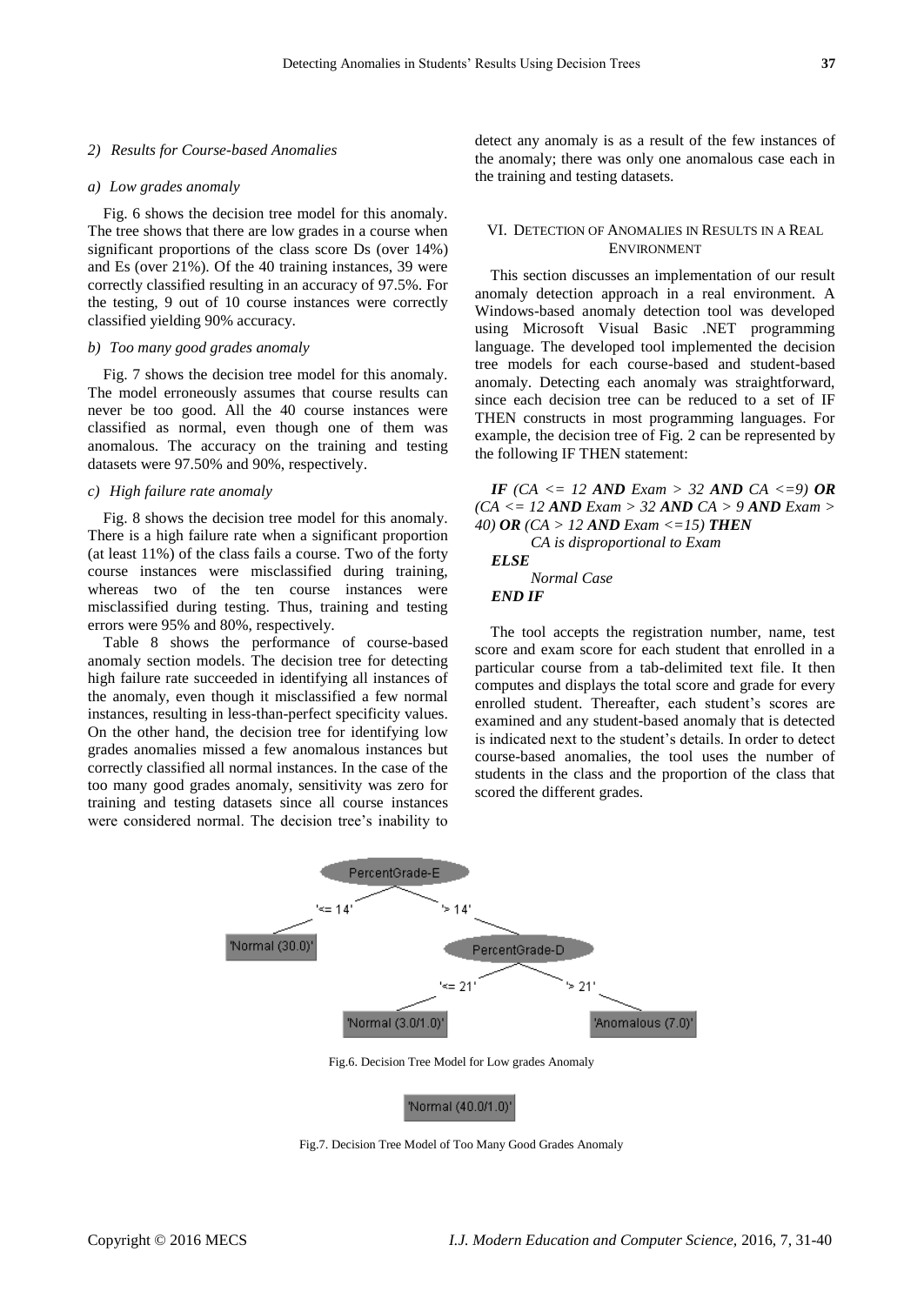

Fig.8. Decision Tree Model for High Failure Rate Anomaly

| Table 8. Evaluation of Decision Tree Models for Course-Based Anomalies |
|------------------------------------------------------------------------|
|------------------------------------------------------------------------|

| Anomaly      |          | <b>Sensitivity</b><br>$(\%)$ | <b>Specificity</b><br>(%) | <b>Accuracy</b><br>(9/0) |
|--------------|----------|------------------------------|---------------------------|--------------------------|
| High         | Training | 100.00%                      | 94.59%                    | 95.00%                   |
| failure rate |          |                              |                           |                          |
| anomaly      | Testing  | 100.00%                      | 75.00%                    | 80.00%                   |
| Low          | Training | 87.50%                       | 100.00%                   | 97.50%                   |
| grades       |          |                              |                           |                          |
| anomaly      | Testing  | 66.67%                       | 100.00%                   | 90.00%                   |
| Too many     | Training | 0.00%                        | 100.00%                   | 97.50%                   |
| good         |          |                              |                           |                          |
| grades       | Testing  | 0.00%                        | 100.00%                   | 90.00%                   |

Fig. 9 and Fig. 10 show screenshots of the tool for two different courses, CPT 124 and DCPT 020, respectively. As can be observed from Fig. 9, the low grades anomaly was identified in CPT 124 in addition to several studentbased anomalies. However, in Fig. 10, even though only a few student-based anomalies were identified in DCPT 020, two course-based anomalies namely the low grades and high failure rate anomalies were detected.

| S/N           | Reg No                |        |                           | Name   |       |                              | CA | Exam | Total               |   | CA is<br>Grade Disproportionate<br>to Exam Score? | Perfect<br>CA<br>Score? | Perfect<br>Exam<br>Score?     | <b>Bordeline</b><br>Failure? |
|---------------|-----------------------|--------|---------------------------|--------|-------|------------------------------|----|------|---------------------|---|---------------------------------------------------|-------------------------|-------------------------------|------------------------------|
| 48            |                       |        |                           |        |       |                              | 9  | 40   | 49                  | D | Ÿ                                                 |                         |                               |                              |
| 49            |                       |        |                           |        |       |                              | 17 | 42   | 59                  | c |                                                   |                         |                               |                              |
| 50            |                       |        |                           |        |       |                              | 16 | 32   | 48                  | D |                                                   |                         |                               |                              |
| 51            |                       |        |                           |        |       |                              | 19 | 21   | 40                  | E |                                                   |                         |                               |                              |
| 52            |                       |        |                           |        |       |                              | 28 | 20   | 48                  | D |                                                   |                         |                               |                              |
| 53            |                       |        |                           |        |       |                              | 13 | 34   | 47                  | D |                                                   |                         |                               |                              |
| 54            |                       |        |                           |        |       |                              | 19 | 28   | 47                  | D |                                                   |                         |                               |                              |
| 55            |                       |        |                           |        |       |                              | 4  | 36   | 40                  | E | Y                                                 |                         |                               |                              |
| 56            |                       |        |                           |        |       |                              | 4  | 40   | 44                  | E | Ÿ                                                 |                         |                               |                              |
| 57            |                       |        |                           |        |       |                              | 23 | 28   | 51                  | c |                                                   |                         |                               |                              |
| 58            |                       |        |                           |        |       |                              | 32 | 11   | 43                  | E | Ÿ                                                 |                         |                               |                              |
| 59            |                       |        |                           |        |       |                              | 19 | 30   | 49                  | D |                                                   |                         |                               |                              |
| 60            |                       |        |                           |        |       |                              | 1  | 60   | 61                  | в | Ÿ                                                 |                         | Ÿ                             |                              |
| 61            |                       |        |                           |        |       |                              | 5  | 39   | 44                  | E | Y                                                 |                         |                               |                              |
| 62            |                       |        |                           |        |       |                              | 6  | 53   | 59                  | c | Ÿ                                                 |                         |                               |                              |
| 63            |                       |        |                           |        |       |                              | 31 | 11   | 42                  | E | Ÿ                                                 |                         |                               |                              |
| $\mathcal{A}$ | $^{\circ}\mathsf{LB}$ | $2$ C  | $^{\circ}$ <sub>4</sub> D | $^*$   | XF    | Number of<br><b>Students</b> |    |      | Low Grades Anomaly? |   | Anomaly?                                          | Too Many Good Grades    | High Failure Rate<br>Anomaly? |                              |
| 0.00%         | 4.69%                 | 20.31% | 40.63%                    | 29.69% | 4.69% | 64                           |    | Ÿ    |                     |   |                                                   |                         |                               |                              |

Fig.9. Screen shot from developed tool for CPT 124, having several student anomalies and the "Low grades" course-based anomaly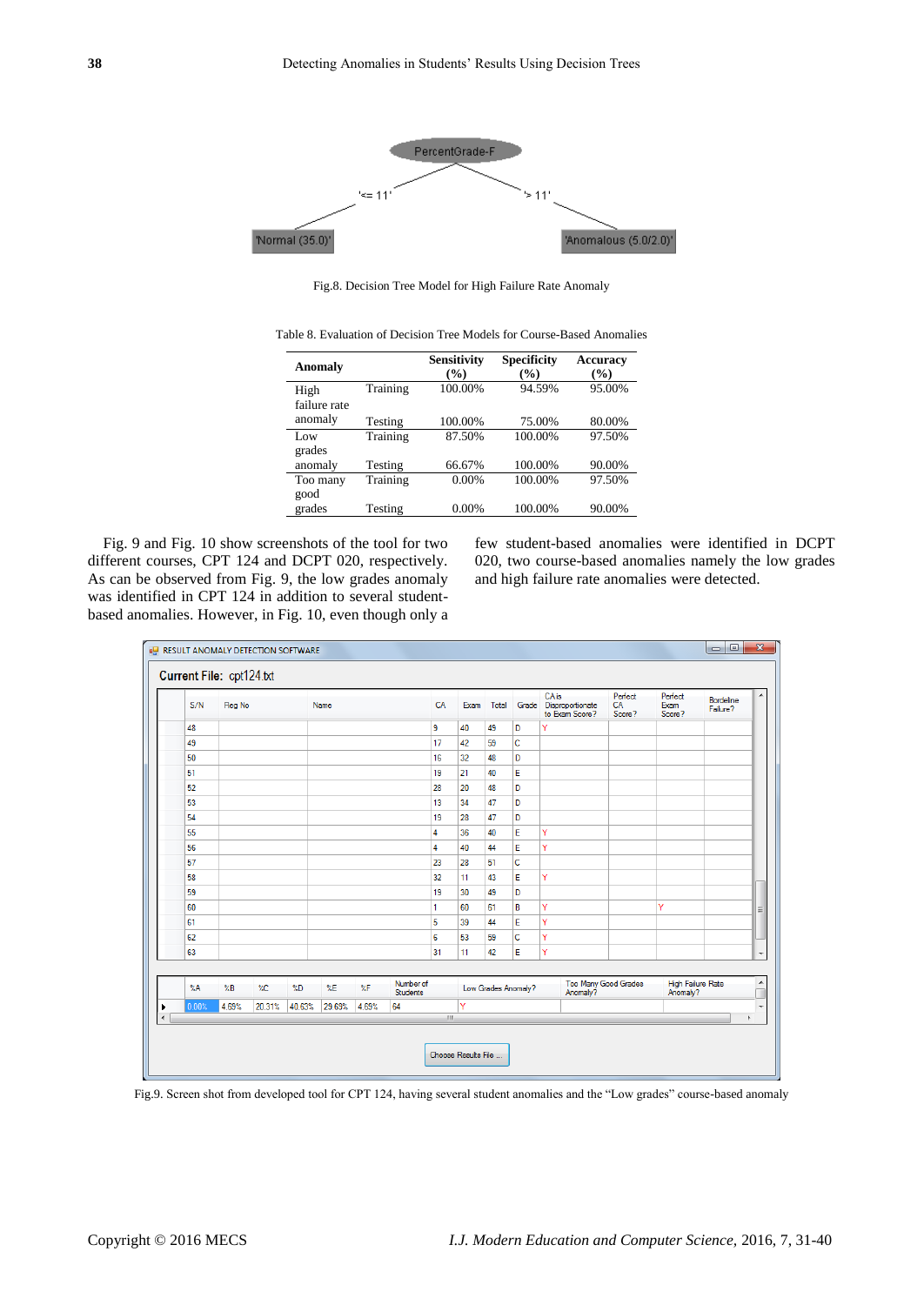|                      | S/N            | Reg No |                     | Name CA                   |        | Exam                      | Total |                       | CA is<br>Grade Disproportionate<br>to Exam Score? | Perfect<br>CA<br>Score? | Perfect<br>Exam<br>Score? | <b>Bordeline</b><br>Failure? |                               |
|----------------------|----------------|--------|---------------------|---------------------------|--------|---------------------------|-------|-----------------------|---------------------------------------------------|-------------------------|---------------------------|------------------------------|-------------------------------|
|                      |                |        | PGD/CS/2014/13      | DOD                       | 20     | 38                        | 58    | c                     |                                                   |                         |                           |                              |                               |
|                      | $\overline{2}$ |        | PGD/CS/2014/13 YISA |                           | 15     | 25                        | 40    | E                     |                                                   |                         |                           |                              |                               |
|                      | 3              |        | PGD/CS/2014/13 AKIN |                           | 18     | 27                        | 45    | D                     |                                                   |                         |                           |                              |                               |
|                      | 4              |        | PGD/CS/2014/13 ENE  |                           | 17     | 23                        | 40    | E                     |                                                   |                         |                           |                              |                               |
|                      | 5              |        | PGD/CS/2014/13      | BEN                       | 22     | 30                        | 52    | Ċ                     |                                                   |                         |                           |                              |                               |
|                      | 6              |        | PGD/CS/2014/13 MUH  |                           | 20     | 51                        | 71    | A                     |                                                   |                         |                           |                              |                               |
|                      | 7              |        | PGD/CS/2014/13      | KEL                       | 16     | 10                        | 26    | F                     | Ÿ                                                 |                         |                           |                              |                               |
|                      | 8              |        | PGD/CS/2014/13 HAS  |                           | 15     | 17                        | 32    | F                     |                                                   |                         |                           |                              |                               |
|                      | 9              |        | PGD/CS/2014/13 ABD  |                           | 17     | 24                        | 41    | E                     |                                                   |                         |                           |                              |                               |
|                      | 10             |        | PGD/CS/2014/13 ALI  |                           | 14     | 14                        | 28    | F                     | Ÿ                                                 |                         |                           |                              |                               |
|                      | 11             |        | PGD/CS/2014/13 ANI  |                           | 18     | 25                        | 43    | E                     |                                                   |                         |                           |                              |                               |
|                      | 12             |        | PGD/CS/2014/13 JES  |                           | 19     | 28                        | 47    | D                     |                                                   |                         |                           |                              |                               |
|                      | 13             |        | PGD/CS/2014/13  IZU |                           | 18     | 27                        | 45    | D                     |                                                   |                         |                           |                              |                               |
|                      | 14             |        | PGD/CS/2014/13 LIMA |                           | 17     | 30                        | 47    | D                     |                                                   |                         |                           |                              |                               |
|                      | 15             |        | PGD/CS/2014/13 AFO  |                           | 22     | 49                        | 71    | A                     |                                                   |                         |                           |                              |                               |
|                      | 16             |        | PGD/CS/2014/13 OSE  |                           | 22     | 40                        | 62    | B                     |                                                   |                         |                           |                              |                               |
|                      | $\lambda$ A    | %B     | $\%C$               | $^{\circ}$ <sub>4</sub> D | XE     | $^{\circ}$ <sub>6</sub> F |       | Number of<br>Students |                                                   | Low Grades Anomaly?     | Anomaly?                  | Too Many Good Grades         | High Failure Rate<br>Anomaly? |
|                      | 12.50%         | 6.25%  | 12.50%              | 25.00%                    | 25.00% | 18.75%                    |       | 16                    | Ÿ                                                 |                         |                           |                              | Ÿ                             |
| $\blacktriangleleft$ |                |        |                     |                           |        |                           |       |                       | m.                                                |                         |                           |                              |                               |

Fig.10. Screen shot from developed tool for DCPT 020, with few student-based anomalies and two course-based anomalies

# VII. CONCLUSION AND FUTURE WORK

This research showed how decision tree models can be used to detect anomalies in student results. Experimental results indicated that the decision tree models efficiently detected anomalies in student results in most cases. However, when there were few anomalous instances in the training dataset, the decision trees were poor at identifying anomalies.

To address the issue of poor performance as a result of insufficient anomalous instances in the training dataset, we plan to improve our anomaly detection system in the following ways: (i) whenever our tool is used to detect anomalies, the student results input to the system are appended to the training dataset, which will be used to periodically build new decision trees. (ii) users would be allowed to provide feedback to the system whenever the tool misses anomalies (false negative case) or when it misclassifies normal results (false positive case). This feedback will also be incorporated into the training dataset.

Our result anomaly detection tool is expected to drastically minimize wastage of man hours spent in result approval meetings because officials who prepare student results can use the tool to identify anomalies and prepare satisfactory explanations prior to the result approval meetings. For example, when a disproportionate CA vs exam scores anomaly is being discussed during a meeting, an official who has identified the anomaly beforehand and checked his/her records can easily explain that a student performed very well in the CA, but poorly in the exam because the student fell ill at the end of the

semester.In future work, we plan to use decision trees to track anomalies in students" computed end-of-semester results, such as when a student"s performance drops significantly (so that the student can be advised) or when it improves considerably (so that the student can be encouraged).

#### ACKNOWLEDGMENT

The authors would like to acknowledge the five lecturers from the School of Information and Communication Technology, Federal University of Technology, Minna, Nigeria who described and identified the different anomalies that occur in student examination Authors are also grateful to the anonymous reviewers whose valuable comments helped to improve the original manuscript.

#### **REFERENCES**

- [1] G. A. Miller, "The magical number seven, plus or minus two: some limits on our capacity for processing information," *Psychological Review*. 63(2), p. 81, 1956.
- [2] S. Agrawal and J. Agrawal, "Survey on anomaly detection using data mining techniques," *Procedia Computer Science*, *60*, pp. 708-713, 2015.
- [3] V. Chandola, A. Banerjee and V. Kumar, "Anomaly detection: a survey," *ACM Computing Surveys (CSUR)*, 41(3), p. 15, 2009.
- [4] K. H. Rao, G. Srinivas, A. Damodhar and M. V. Krishna, "Implementation of anomaly detection technique using machine learning algorithms," *International Journal of Computer Science and Telecommunications*, *2*(3), pp. 25- 31, 2011.